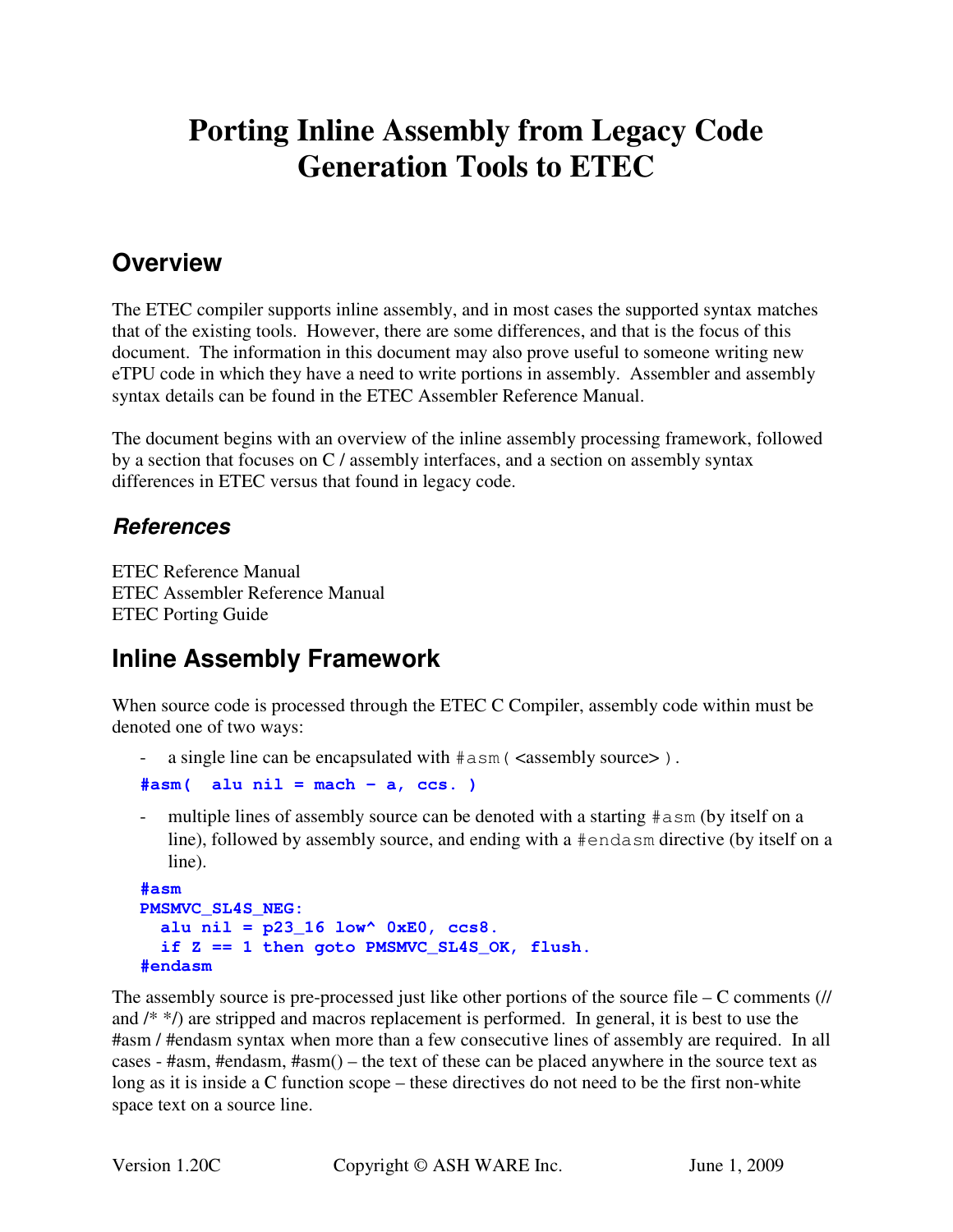When ETEC encounters a section of source code demarcated by  $\#a$ sm /  $\#e$ ndasm, or one or more consecutive #asm( ) statements, it combines as many of such statements as possible (if any C tokens intervene, combining ends) and has the ETEC Assembler process the segment of assembly.

ETEC does support use of #asm, etc. directly in function-like macros, such as:

```
#define SUB_48( a, b )\ 
\{ \}#asm\ 
    alu macl = macl - a, ccs.\setminusalu mach = mach - b - C.\#endasm\ 
}
```
However, this is only because when ETEC runs the C preprocessor, it does so in ETPUC mode, which allows the non-ANSI C construct above to work (#asm, #endasm are each treated as one token). In function-like macros, the '#' character is a special "stringification" operator, and must be followed by a parameter, so the ANSI-compatible way to write the above is:

```
#define hash_asm #asm 
#define hash_endasm #endasm 
#define SUB_48( a, b )\ 
\{ \}hash_asm\ 
    alu macl = mac1 - a, ccs.alu mach = mach - b - C.\hash_endasm\ 
}
```
One final note: ETEC supports preprocessor directives such as  $\#$ if,  $\#$ ifdef, etc. inside  $\#$ asm/ #endasm regions.

# **Optimization**

Unless explicitly disabled, the ETEC optimizer will attempt to optimize inline assembly just like any other code. If this is not desired, optimization can be disabled by TBD. NOTE: At the current time, inline assembly is not optimized.

# **Assembly and C Code Interfaces**

This section focuses on the interfaces between assembly code and C code. In particular, it focuses on differences between ETEC handling of such, versus other eTPU code generation tools.

# **Code Labels**

ETEC treats inline assembly and C code labels interchangeably. C code labels have function scope, therefore the exact same label name can exist in two different C functions without conflict. Inline assembly labels work the same way. One side-effect of this is that whether a jump/goto is written in C or assembly, or whether the destination label is a C label or inline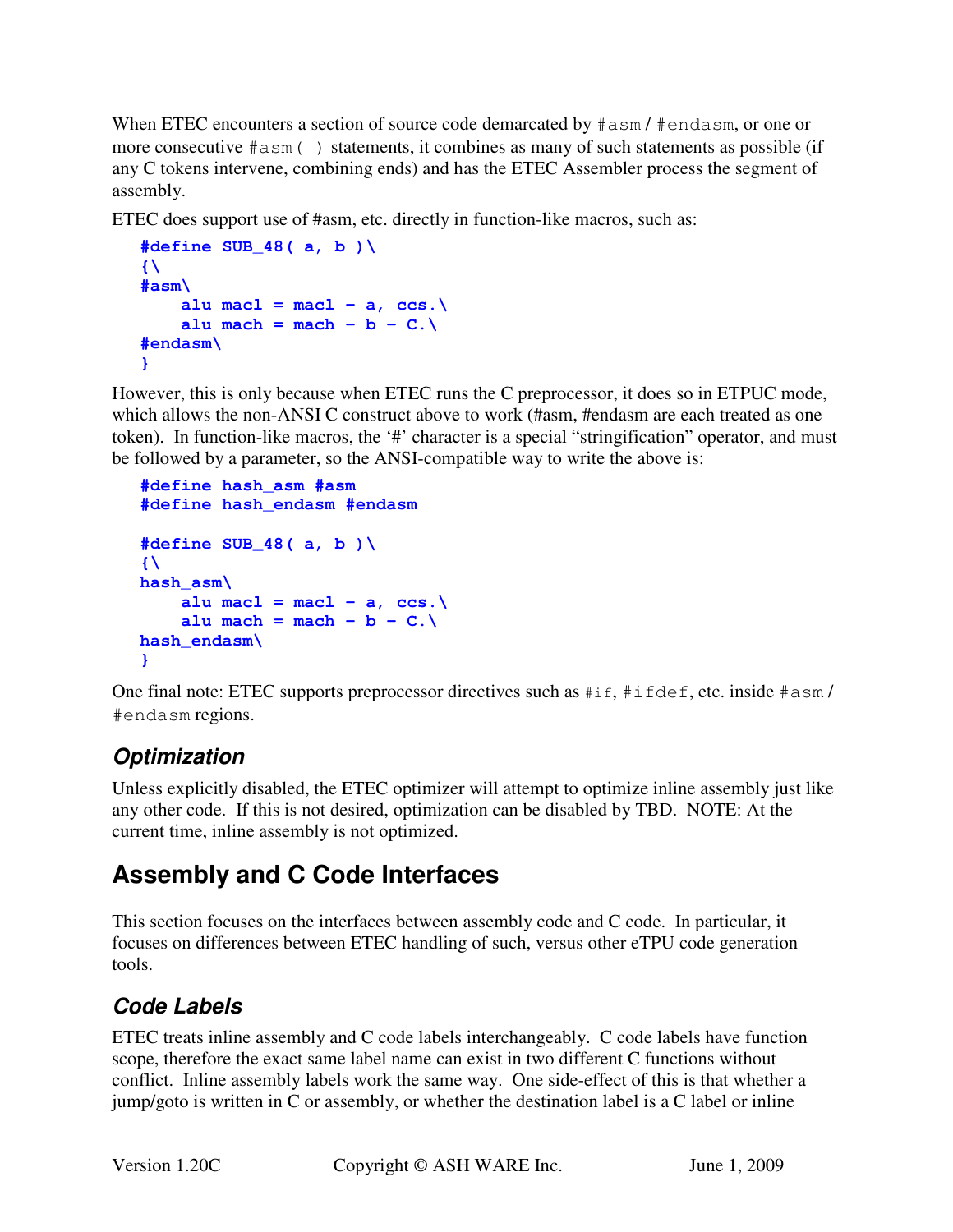assembly label, in all cases the destination must be within the current function scope. No jump/gotos can be made from one function to another.

To deal with this ETEC mangles C and inline assembly label names to ensure they are unique for linking purposes. Note: Pure assembly labels outside of an assembly scoping mechanism are treated as global.

# **Calling Assembly From C Code**

Assembly routines that are called from C must have a "C function" wrapper, for example

```
fract24 mc_ctrl_pid( /*fract24 error, 
                    mc_ctrl_pid_t *p_pid*/) 
{ 
#asm 
MC_CTRL_PID: 
  /* Inputs: */ 
   /* register a ...... error */ 
   /* register diob ... p_pid */ 
   /* Limit error to range <MIN24, MAX24> */ 
   if V == 0 then goto MC_CTRL_PID_I, flush. 
   if N == 0 then goto MC_CTRL_PID_I, no_flush. 
  alu = 0x800000.
// ... more assembly code ... 
#endasm 
}
```
With such wrappers, it is typically important that no parameters are passed as that can result in the unintended consequence of the compiler generating a function prologue and epilogue. Exceptions to this rule may be made if a scratchpad programming model is enabled, or if parameters are being passed by named register. See the compiler reference manual for further details on these subjects.

These assembly functions can either be called from inline assembly:

**#asm(call mc\_ctrl\_pid, no\_flush.)** 

or called from C code (assuming in this case that the proper registers have been initialized):

```
Result = mc \text{ ctrl pid});
```
It is important to note that the above call references the function name, not the label placed at the beginning of the function – that label is not visible outside its function scope.

Below is an example of an assembly routine with a parameter passed via named register:

```
fract24 mc_saturate(registera x) 
{ 
#asm 
   /* Inputs: */ 
   /* register a ...... x */ 
   if V == 0 then goto MC_SATUR_END, flush. 
        /*---------*/
```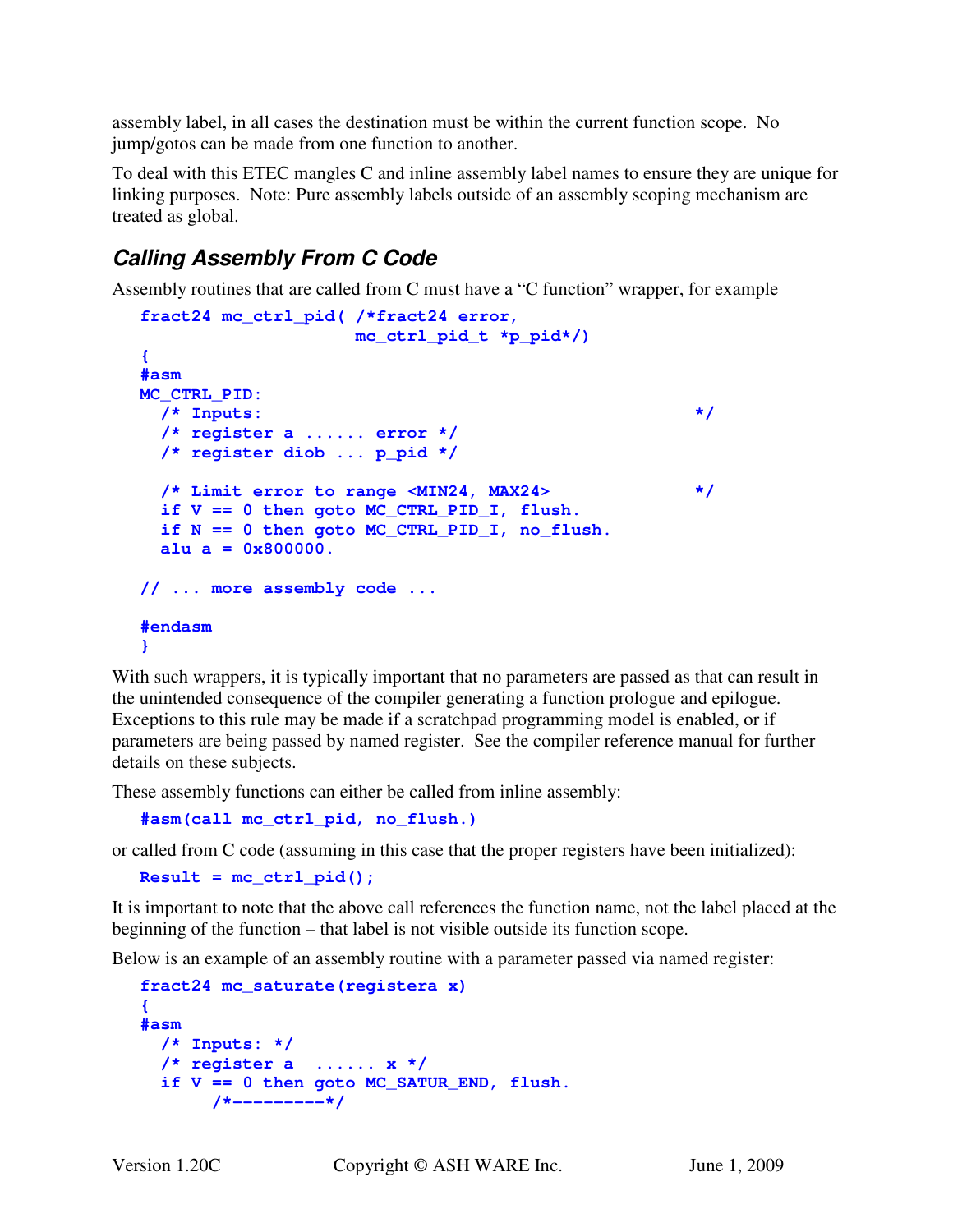```
alu a = max. return, no_flush. 
  alu if N = 1 then a = a - 1.
        /*---------*/ 
MC_SATUR_END: 
   /* Outputs: */ 
   /* register a ...... saturate(x) */ 
#endasm 
}
```
and an example call to it (given the specialized assembly code, the argument must be the result of an operation that updates the V and N flags):

```
 this.omega_field = mc_saturate(tmp + this.omega_actual);
```
### **Calling C Code From Assembly**

Since C function names have global scope, assembly code can directly reference a C function from a call instruction. A user using such an operation would of course need to be careful that the assembly properly handled any EABI (call convention) issues.

# **Using "goto" Between C and Assembly Code**

Jumps between C and inline assembly and C/assembly labels work interchangeably, although as mentioned earlier, such jumps must stay within the source function scope. As an example, C code "gotoing" an inline assembly label:

```
goto ASM_LABEL_1;
```
To jump from assembly to C, the same:

```
#asm( seq goto C_LABEL, flush. )
```
## **"Calling" Threads**

When C code calls a function that has \_eTPU\_thread return type, and no parameters, it issues a jump opcode rather than a call opcode. This is useful for jumping to error handling code that will exit when it completes. For example, the standard error handling entry points are exposed in the standard library header file (eTpu\_Lib.h):

```
_eTPU_thread _Error_handler_entry(); 
_eTPU_thread _Error_handler_scm_off_weeds(); 
_eTPU_thread _Error_handler_fill_weeds();
```
### **Condition Code Assumptions / Dependencies**

ETEC does not enable condition code sampling on a simple assignment, only on arithmetic expressions. Thus inline assembly that is assuming condition codes are set may require a careful look when porting to ETEC. There may be cases where explicit code to sample the flags needs to be added (note that optimization may be able to remove this later).

```
#ifdef __ETEC__ 
    // need to test x (sample flags) - can't assume it is set 
    #asm( alu a = a, ccs.) 
#endif
```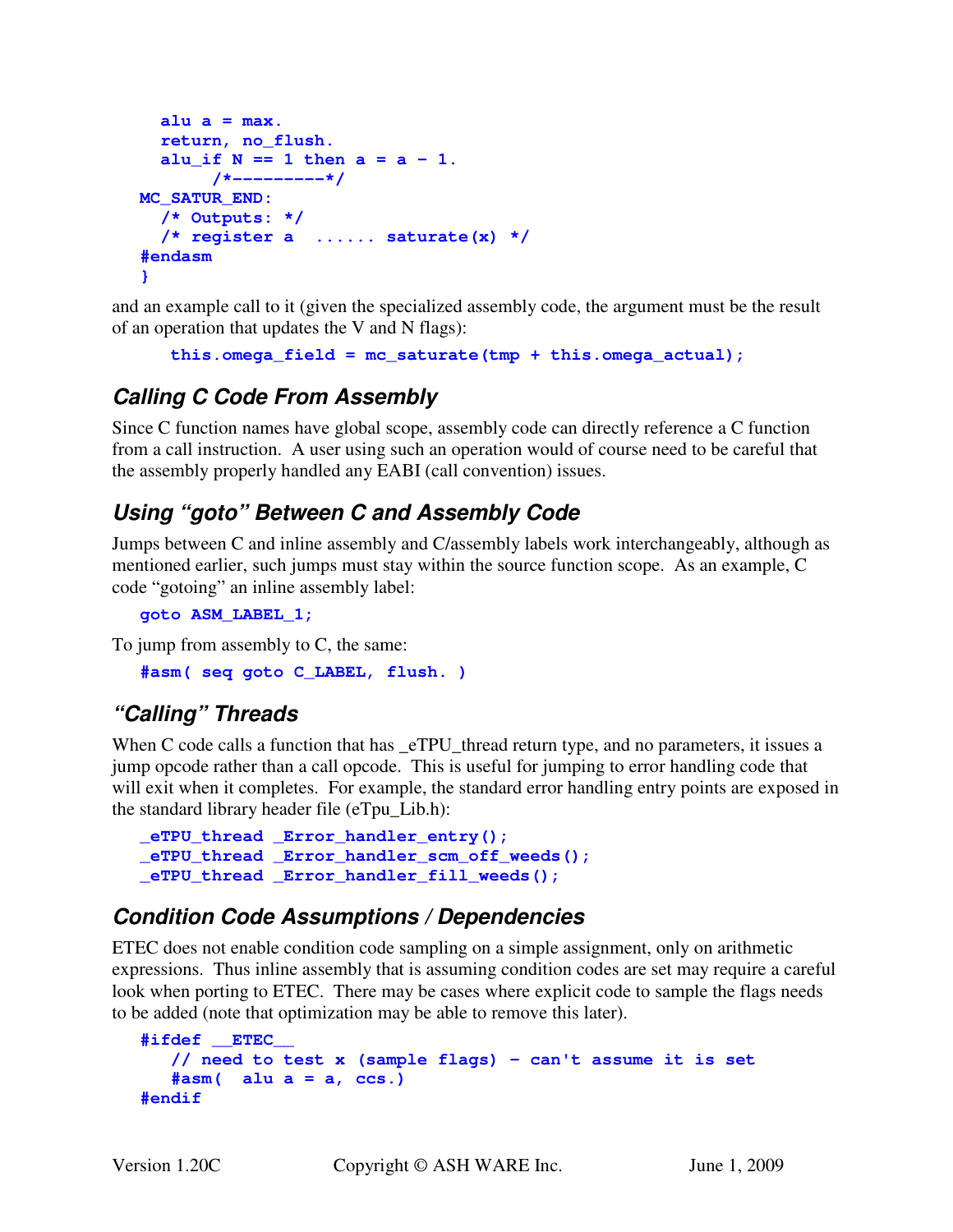#### **Variable Access**

C code global, channel frame, and engine-relative variables (eTPU2) can be referenced symbolically from within inline assembly that is part of the proper scope. Additionally, an offset to the symbol can be specified, which is useful for accessing a member of a structure; see example below.

**#asm( ram diob <- inputs+5. ) /\* diob = inputs.B \*/** 

ETEC carefully checks that the byte address specified by the "symbol + offset" expression is legal given the type of memory access. For 8-bit and 32-bit memory accesses, the byte address specified must be double even, i.e. 0, 4, 8, etc. For a 24-bit access, the byte address must come out as double even + 1, i.e. 1, 5, 9, etc. If the address is not correct, the assembler/compiler will issue an error. Thus, in the example show above – for the inline assembly to be correct, the symbol inputs must be located at a double even address. Then, adding 5 to it nets a double even + 1 address which would be valid for the 24-bit access specified. If inputs is actually located at an address like 13, then the offset specified would have to be a multiple of 4; 5 would result in an error.

#### **Complex Symbolic References**

Symbolic references of the form <symbol name> + offset are allowed in both RAM instructions, and in ALU instructions that place the specified symbol's address (plus offset if any) into a register. In both cases the symbol name reference must point to a static symbol. The symbol can be static in global address space, channel frame address space, or engine address space (eTPU2). However, besides just <symbol name>, ETEC supports more complex expressions when the referenced symbol is of struct, union or array type. As in the simple case, the expression must result in a statically computable address. The supported operators are "." and "[]". Some examples are:

```
int24 g_arr[4]; 
int24 g_arr2d[2][2]; 
struct S1 
{ 
    int x, y, z; 
    int8 a, b, c; 
}; 
struct S2 
{ 
    struct S1 s1_arr[2]; 
    int24 m, n; 
}; 
struct S1 g_s1; 
struct S2 g_s2; 
… 
#asm 
          // global var tests - array 
          alu p = #8. 
         ram p \rightarrow g_{arr}[2] + 4.
          alu p = #9. 
          ram p -> g_arr2d[1][0]. 
          // global var tests - struct
```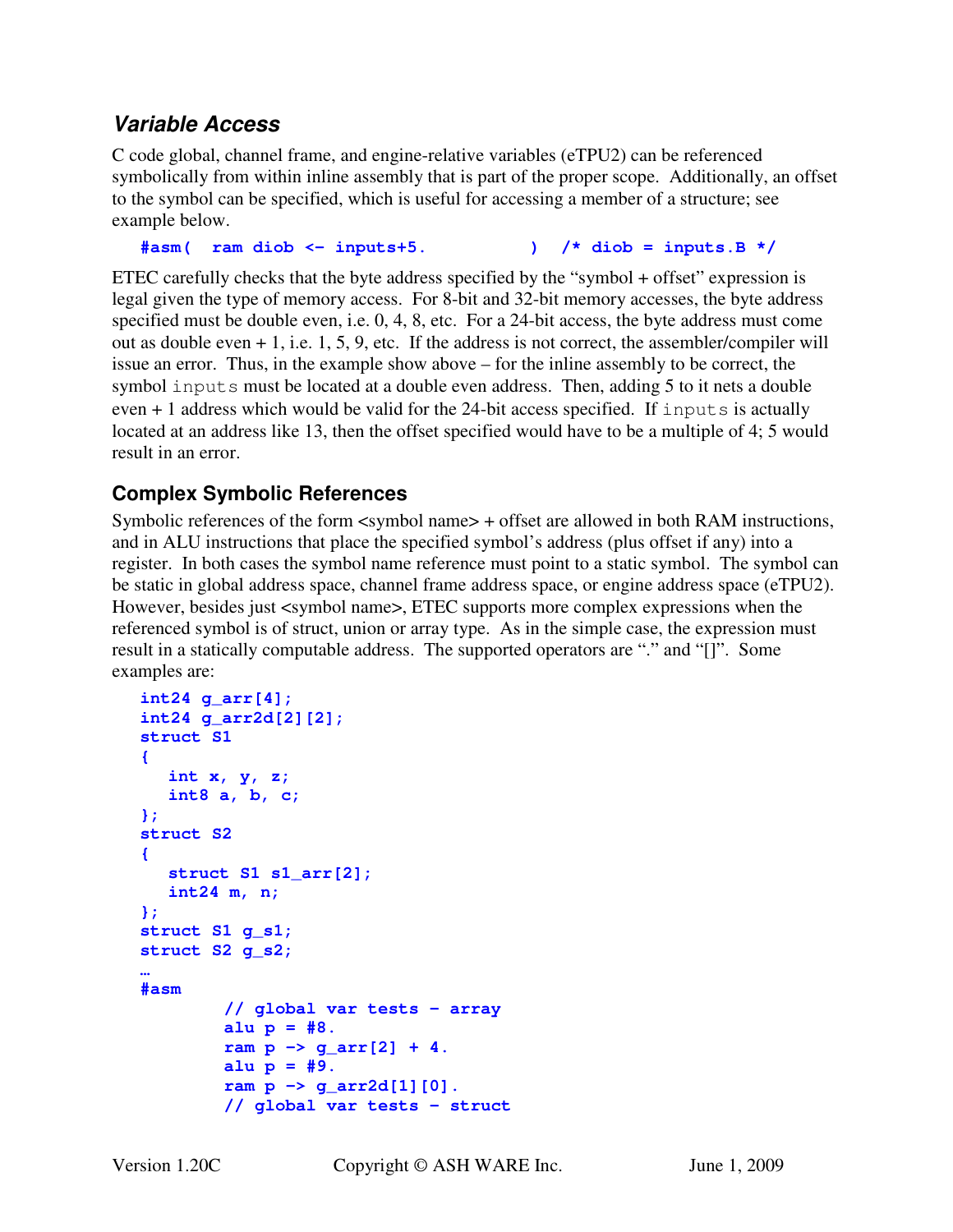```
 alu p31_24 = #13. 
 ram p31_24 -> g_s1.c. 
alu p = #14. ram p -> g_s2.s1_arr[1].z.
```
#### **#endasm**

Use of these complex symbolic references are preferred whenever they replace "+offset" expressions, as it allows the ETEC toolset to properly and consistently calculate the symbol addresses.

## **Variable/Symbol Name Conflicts**

When inline assembly is encountered, the compiler passes variable/symbolic information to the assembler so that it can properly deal with any symbolic accesses it encounters. However, this means that the C code must not contain symbol names that conflict with assembler keywords. For example, variable names matching register names (a, p, diob, etc.) or keywords (ram, seq, etc.) will trigger errors in the assembler and thus will not compile. Assembler reserved names must be avoided when any inline assembly is in use.

## **Raw Opcode Injection**

ETEC and legacy tools support injection of raw opcodes via the  $\text{ghex}$  <8-digit hex  $number > syntax.$  However, this is not recommended as it reduces the amount of error checking that the assembler/compiler can do, and can result in link or run-time errors further down the pipe. Since ETEC fully supports the eTPU architecture with the assembly syntax, %hex source code should be converted to the proper assembly when processing through ETEC. For example:

```
#ifdef __ETEC__ 
   #asm( alu a =<< mach; ram p <- asm_omega_actual. ) 
   #asm( mdu a mults -p. ) 
#else 
   #asm( /*alu a =<< mach; ram p <- asm_omega_actual.*/ %hex 
B3C70BAB. ) 
   #asm( /*mdu a mults -p.*/ %hex 3C19FFE8. ) 
#endif
```
Another reason for converting raw opcodes to assembly is that it avoids hard-coded addresses. In the above example, if the address of asm omega actual changes the opcode % hex B3C70BAB must be carefully changed. This makes such code a challenge to maintain.

# **Assembly Syntax**

The ETEC Assembler syntax is compatible with the existing format used by legacy tools in all but a few cases. Most of these cases are situations where in the past multiple syntaxes have existed for the same function, and ETEC has settled on one consistent solution. In a few cases no syntax compatible between ETEC and legacy tools exist. All the known incompatibilities will be listed below.

Reference the ASH WARE assembler reference manual to determine the supported syntax and note that although ASH WARE adopted a more minimal supported syntax, in almost all cases the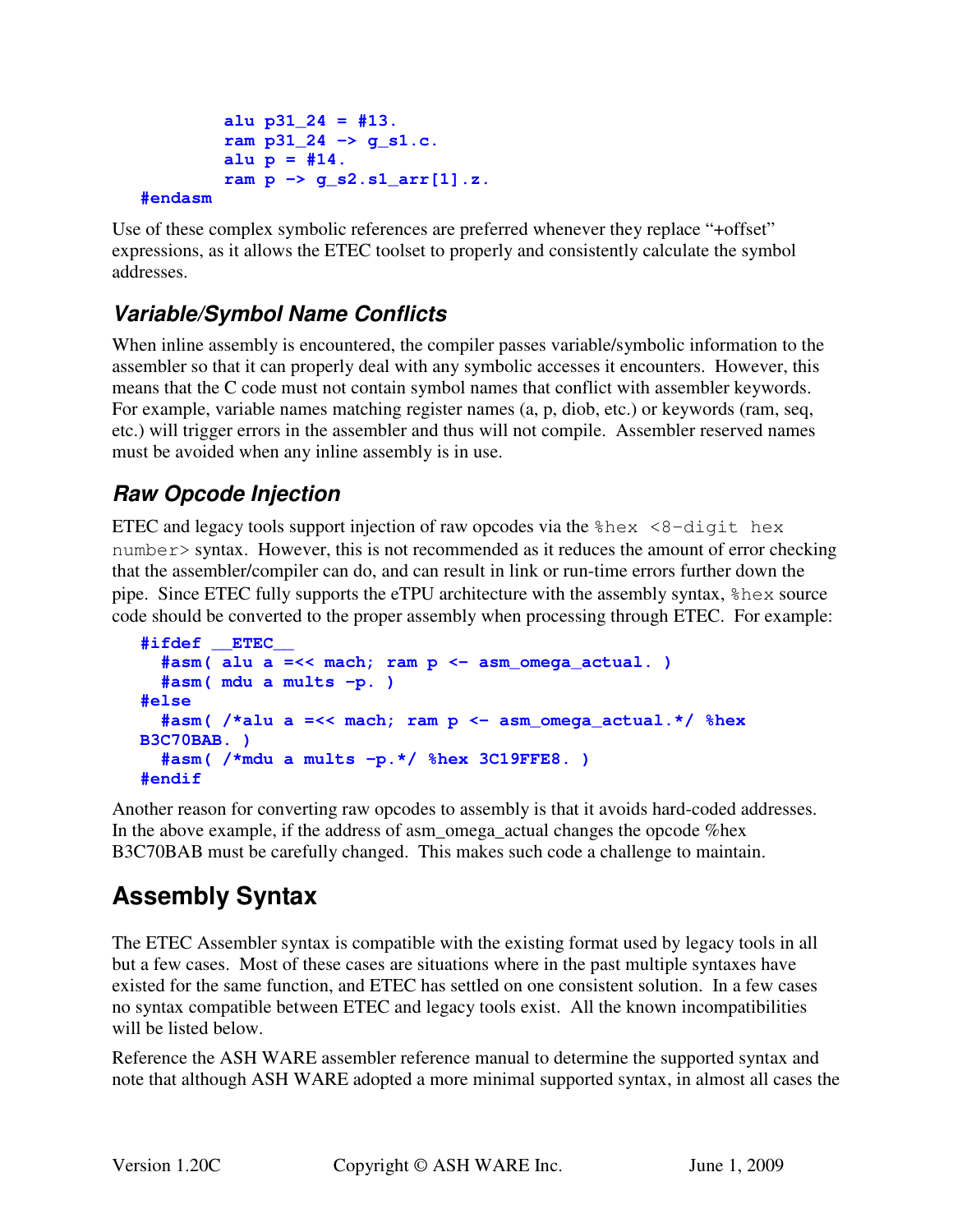documented syntax will assemble under both ASH WARE and Byte Craft Limited tools, and therefore it is possible to develop inline assembly that is supported by both tools.

# **Memory Access Size Qualifier**

Legacy tools support size qualifiers  $p\_access\_msb$  and  $p\_access\_32$  on memory accesses. However, this information is superfluous when the source / destination register is properly designated, and is in fact confusing when it conflicts with the source or destination register specified. ETEC requires that the memory access size be controlled by the source or destination register.

| <b>Memory Access Size</b> | <b>Source / Destination Registers</b> |
|---------------------------|---------------------------------------|
| 8 bits                    | $p31_224$                             |
| 24 bits                   | p, diob                               |
| 32 bits                   | $p31$ 0                               |

Code such as

```
ram p -> by diob, p_access_msb. // direction = p_msb
```
must be converted to

```
ram p31_24 \rightarrow by diob. // direction = p msb
```
### **Indirect Memory Access**

ETEC only supports the by diob or by diob syntax for indirect memory accesses. The (diob) syntax is not supported. Assembly code of the form:

**ram p31\_0 = (diob).** 

must be modified to:

**ram p31\_0 <- by diob.** 

## **MDU Condition Code Sampling**

Specifying that condition codes be sampled on an MDU operation has no effect. The MDU condition codes are always sampled on an MDU operation, and the ALU condition code flags are unaffected. Thus ETEC does not accept specifying condition code sampling on an MDU operation, thereby ensuring that the assembly is clear and understandable. An instruction such as:

```
#asm( mdu d mults a, ccs. ) /* u_ab * inv_mod_index */
```
must be changed to:

```
#asm( mdu d mults a. ) /* u_ab * inv_mod_index */
```
## **No Flush Syntax**

ETEC supports the keyword  $no_flush.$  Legacy tools support another variation –  $noflush$ and perhaps others. Such code must be changed from: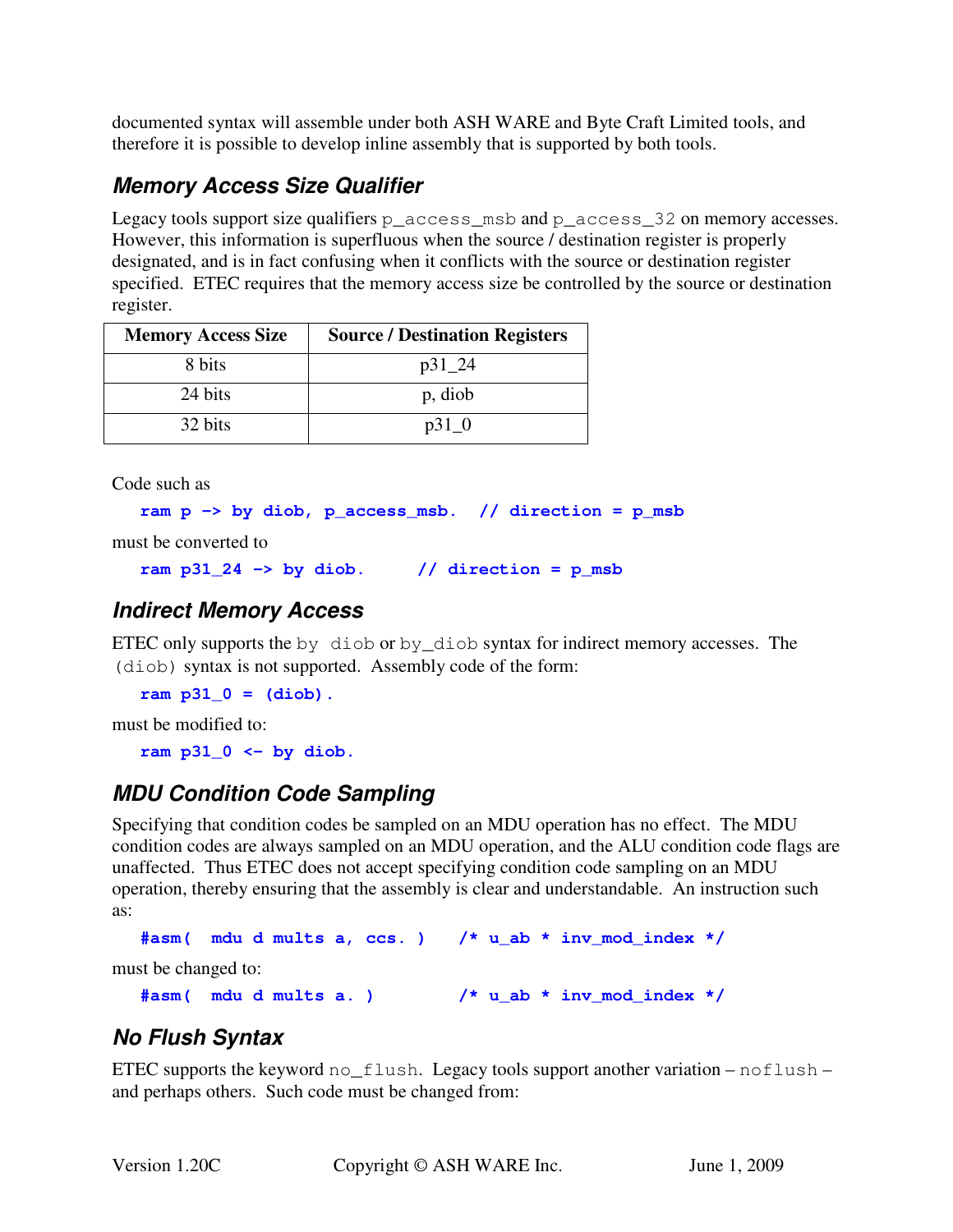**if N == 0 then goto MC\_ELIM\_2, noflush.** 

to:

**if N == 0 then goto MC\_ELIM\_2, no\_flush.** 

#### **P Register Naming Convention**

The p register, and portions of it accessible to the ALU, have had two set sets of names in the past. ETEC supports one set of names – those that contain the accessed bits as part of the name, which makes the meaning unambiguous.

| <b>ETEC Supported Name</b>        | <b>Previous Names</b>  |
|-----------------------------------|------------------------|
| $p$ (default, bits $23\angle 0$ ) | p                      |
| $p7_0$                            | $p_low, p7_0$          |
| $p15_8$                           | $p_{mid, p15_8}$       |
| $p23_16$                          | $p_{high, p23_16}$     |
| $p31_224$                         | $p_{msb}$ , $p31_{24}$ |
| p150                              | $p_116, p_150$         |
| $p31_16$                          | $p_h16, p31_16$        |
| $p31_0$                           | p, p_access_32,        |
|                                   | p31 0                  |

Thus, code such as:

```
#asm( alu sr =<< p_high + 0x00. ) /* sr = address offset (8:2) */ 
#asm( alu a = p_l16. ) /* a = interpolation argument */ 
#asm( alu p = p_h16 - sr. ) /* p = table step */
```
would need to be changed to:

```
#asm 
  alu sr =<< p23_16 + 0x00. /* sr = address offset (8:2) */ 
 alu a = p15_0. \frac{1}{x} a = interpolation argument */
 alu p = p31_16 - sr. /* p = table step */#endasm
```
The updated version of code is compatible with both ETEC and legacy tools.

#### **24-bit Immediate with Return**

The eTPU instruction set includes a format  $-A1$  – that allows for the loading of a 24-bit immediate. It also allows for a return, but only with an assumed flush. To make this clear, ETEC requires the user to include the flush keyword with the return keyword. Thus existing code like:

**#asm( alu a = #0x7FFFFF; return. )** 

must be changed to: